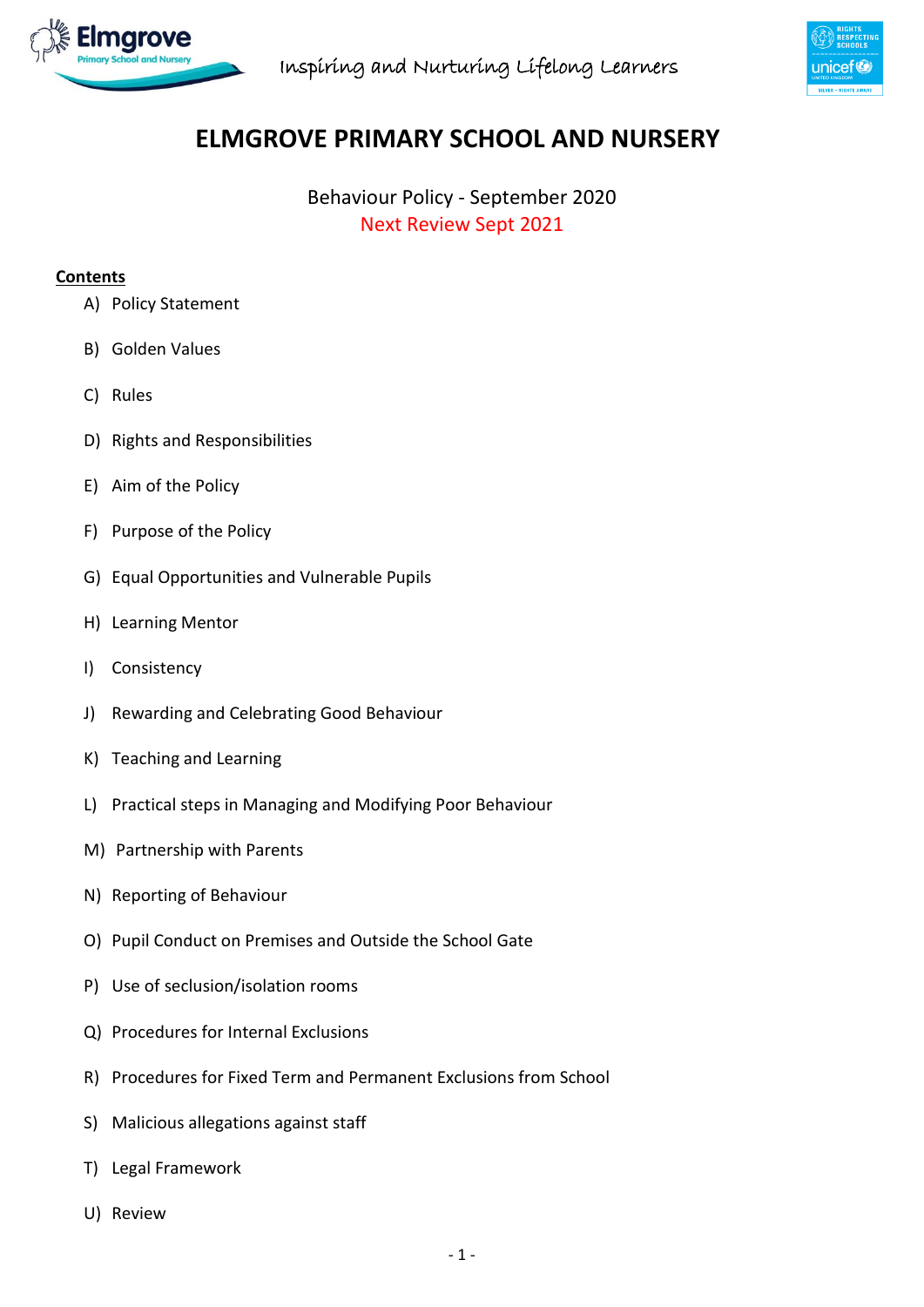





# **Elmgrove Behaviour Policy September 2020**

### A) **Policy Statement**

At Elmgrove Primary School and Nursery, we believe that being a values-led and Rights Respecting School underpins our whole school policy.These promotepositivebehaviouranddevelopsuccessful andresponsible citizensforthefuture. In the world around them, children see many different examples of how people behave. We have a responsibility to help children understand that they have choices about how to behave and help them to develop the strategies to make appropriate choices. Children learn by example. Teachers and parents have a responsibility in setting a good example as well as ensuring that the rules are followed.

Elmgrove is committed to creating an environment where exemplary behaviour is at the heart of productive learning. Everyone is expected to maintain the highest standards of personal conduct, to accept responsibility for their behaviour and encourage others to do the same. Our behaviour policy guides staff to teach self-discipline, not blind compliance. It echoes our core values with a heavy emphasis on respectful behaviour, a partnership approach to managing poor conduct and dynamic interventions that support staff and learners. At Elmgrove Primary School and Nursery, we believe that good behaviour is essential in ensuring effective teaching and learning. We are a Rights Respecting School that promotes and ensures children have their rights respected. This is the key principle underpinning the whole school policy for promoting positive behaviour.

#### B) **Our shared Golden Values for the school are:**

- $\checkmark$  Respect
- $\checkmark$  Responsibility
- $\checkmark$  Commitment
- $\checkmark$  Kindness

We refer to the Golden Values as well as the UN Convention on the Right of the Child when rewarding and sanctioning pupils.

#### C) **Our three rules for the school are:**

- $\checkmark$  Ready
- $\checkmark$  Respectful
- $\checkmark$  Safe

#### D) **Rights and Responsibilities**

Everyone in our school community has rights and responsibilities to ensure that Elmgrove is a safe place in which to learn, work and play.

- Children have the right to learn, work and play in a friendly, safe and helpful school.
- Teachers and staff have the right to teach and work in a friendly and safe school, which is supported by the community.
- Parents and Carers have the right to feel welcome and to know that our children learn, work and play in a friendly, safe and helpful school.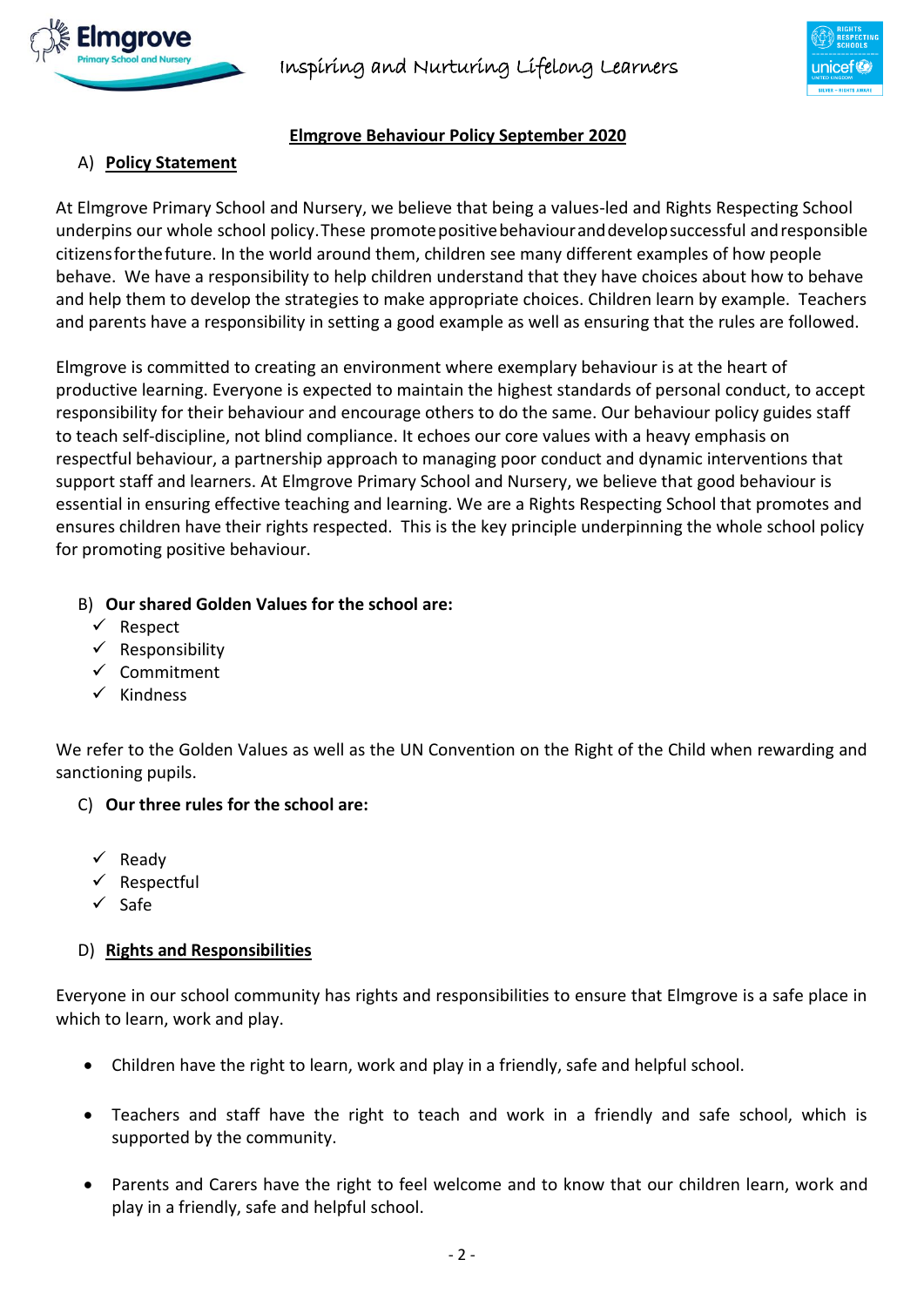

# Inspiring and Nurturing Lifelong Learners



*Article 12: Children have the right to give opinions and for adults to listen and take it seriously. They should have respect for other opinions and to listen to them carefully* 

*Article 28 — Children have a right to a quality education. Discipline in schools should respect children's human dignity.*

*Article 29 — Education should develop children's talents, ability and personality. It should help them develop respect for others.*

# *Children and staff will respect these rights by following and adhering to class and playground charters*

#### E) **Aim of the policy**

- To create a culture of exceptionally good behaviour: for learning, for community, for life
- To ensure that all learners are treated fairly, shown respect and to promote good relationships.
- To refuse to give learners attention and a sense of importance for poor conduct
- To help learners take control over their behaviour and be responsible for the consequences of it.
- To build a community which values kindness, care, good humour, good temper and empathy for others.
- To promote community cohesion through improved relationships.
- To ensure that excellent behaviour is a minimum expectation for all.
- To encourage the active and early involvement of parents in supporting positive behaviour

### F) **Purpose of the policy**

To provide simple, practical procedures for staff and learners that:

- Recognise behavioural norms
- Positively reinforces behavioural norms
- Promote self-esteem and self-discipline
- Teach appropriate behaviour through positive interventions

#### G) **Equal Opportunities and Vulnerable Pupils**

We have high expectations for behaviour from everyone, including those with a disability. The staff will take full account of individual differences, including cultural background, ethnicity, abilities, age and gender. Teachers will plan experiences appropriate to meet the children's needs and encourage them to reach the highest possible standards. During their time at school, some pupils will require extra support in managing their behaviour. At these times the behaviour strategy may need to be adapted to support vulnerable pupils. If a pupil is excluded from the school, this will be undertaken within the Policy guidelines. On return to the school a plan will be developed to support the pupil's reintegration into the classroom.

# **Equal Opportunities and Vulnerable Pupils (continued)**

Pupils with special educational needs relating to behaviour are given specific targets on their support plan to support them in making progress in this area. As part of this plan they may also have their own individual reward and sanction system which has been determined by the teacher and Inclusion Manager, with the involvement of the pupil and parents. They may also be allocated a Learning Support Assistant for a certain percentage of the week and/or receive additional support/outreach from an external agency.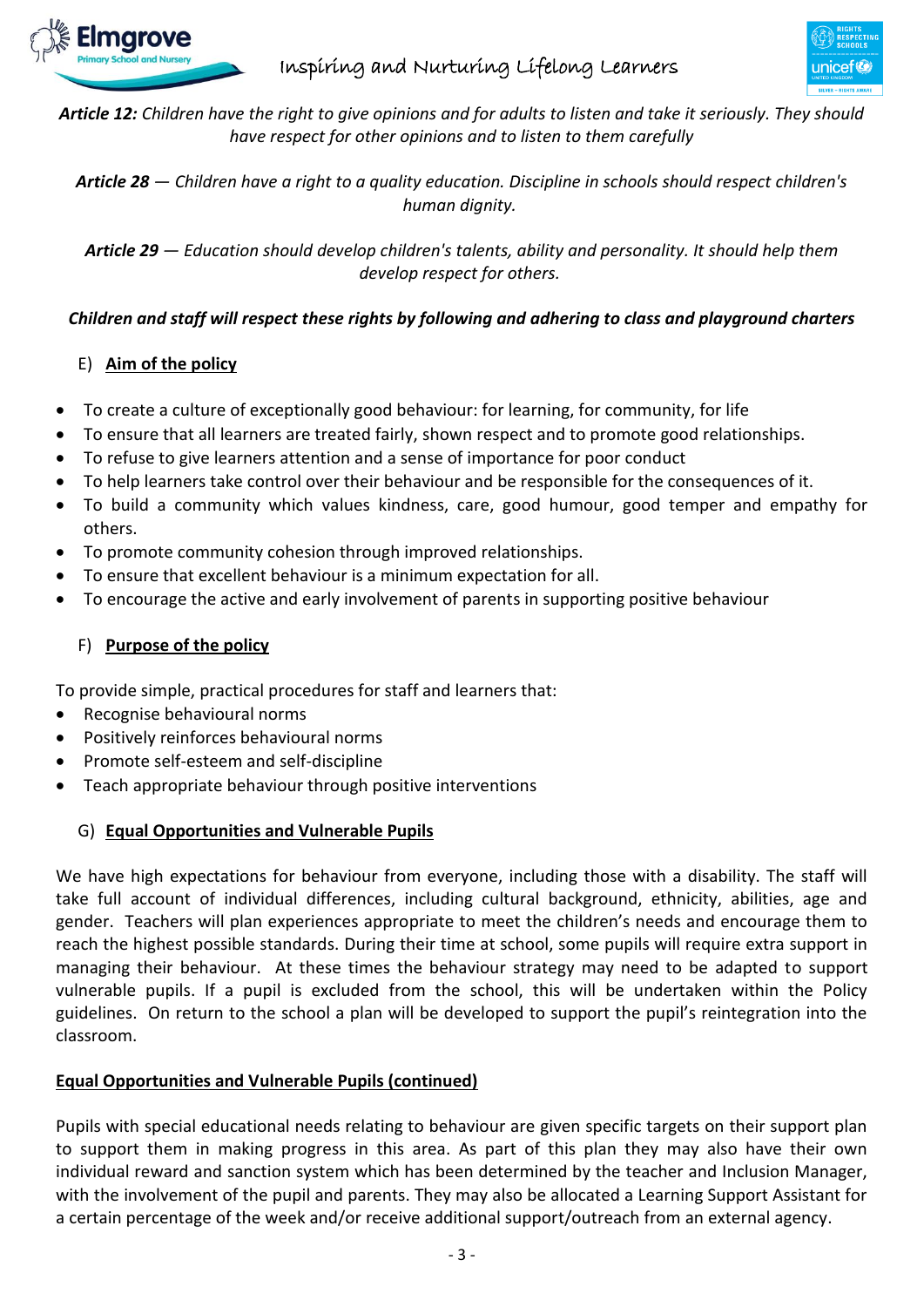

#### H) **Learning Mentor**

The Learning Mentor at Elmgrove Primary School and Nursery plays a valuable role in supporting pupils to overcome certain barriers to learning. This includes emotional, social and behaviour problems, as well as attendance and child protection issues. Referrals are made from teachers and members of the Senior Leadership Team to identify pupils for learning mentor support. The Learning Mentor works with individuals, with consent from parents, in class and sometimes on a one to one basis or as part of a group. The focus is on developing pupils' self-esteem and confidence and equips them with strategies to overcome their difficulties and to form healthy, safe and happy relationships with other children and adults.

#### **Behaviour for excellent teaching and learning**

### **High quality behaviour for learning is underpinned by relationships, lesson planning and positive recognition.**

#### **Our rules, Ready, Respectful, Safe, must be referred to in conversations around conduct.**

I) **Consistency:**

Consistency lies in the behaviour of adults and not simply in the application of procedure. A truly sustainable consistent approach does not come in a toolkit of strategies but in the determination of every member of staff to hold firm. It is hard fought and easily lost. The key is to develop a consistency that ripples through every interaction on behaviour. Where learners feel treated as valued individuals, they respect adults and accept their authority.

#### **All staff:**

- 1. Meet and greet at the door.
- 2. Refer to '**Ready, Respectful, Safe'**
- 3. Model positive behaviours and build relationships.
- 4. Plan lessons that engage, challenge and meet the needs of all learners.
- 5. Be calm and give 'take up time' when going through the steps. 'Prevent' before sanctions.
- 6. Follow up every time, retain ownership and engage in reflective dialogue with learners.
- 7. Never ignore or walk past learners who are behaving badly, even if they are not in your class/phase.

#### **Year leaders**

Year leaders are not expected to deal with behaviour referrals in isolation. Rather they are to stand alongside colleagues to support, guide, model and show a unified consistency to the leaners.

#### **Year leaders will:**

- 1. Meet and greet learners at the beginning of the day
- 2. Be a visible presence in the Year Group to encourage appropriate conduct
- 3. Support staff in returning learners to learning by sitting in on reparation meetings and supporting staff in conversations
- 4. Regularly celebrate staff and learners whose efforts go above and beyond expectations
- 5. Encourage use of "Positive Notes and Positive Phone Calls"
- 6. Ensure staff training needs are identified and targeted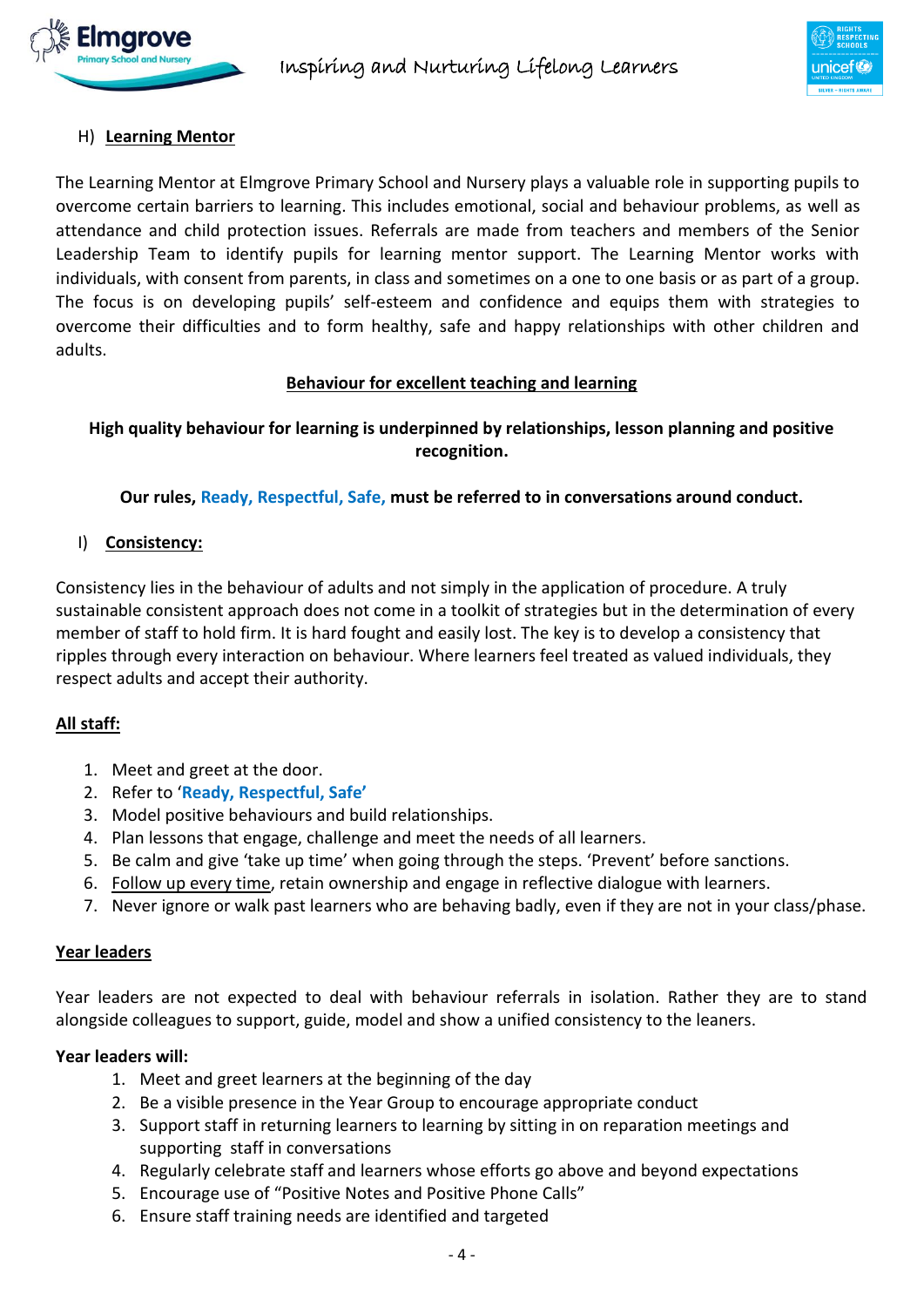

- 7. Use behaviour data to target and assess interventions
- 8. Make sure that the 'buck stops here'

# **Senior leaders**

Senior leaders are not expected to deal with behaviour referrals in isolation. Rather they are to stand alongside colleagues to support, guide, model and show a unified consistency to the leaners.

# **Senior leaders will:**

- 1. Take time to welcome learners at the start of the day, 'meeting and greeting' learners at the beginning of the day and being a daily visible presence around their corridor and the site, particularly at times of mass movement.
- 2. Be a visible presence around the site and especially at change-over time
- 3. Celebrate staff, leaders and learners whose effort goes above and beyond expectations
- 4. Regularly share good practice
- 5. Support middle leaders in managing learners with more complex or entrenched negative behaviours
- 6. Use behaviour data to target and assess school-wide behaviour policy and practice
- 7. Regularly review provision for learners who fall beyond the range of written policies

# **Consistency (continued):**

# **It is the responsibility for those on duty in the playground:**

- To follow the guidance in the Playground Charter
- To teach children appropriate games
- To supervise potential problem areas appropriately.
- To report relevant behaviour incidents to the Senior Midday Supervisor or member of SLT, who records on CPOMs

# **It is the responsibility of the Senior Midday Supervisors:**

- To ensure all SMSAs follow the Playground Charter
- To deal with incidents of behaviour which do not meet school expectations referred to them by the midday supervisors;
- To pass on any necessary incidents to the assistant heads, deputy or head
- To record/pass on incidents of good behaviour.

# **It is the responsibility of the Governing Body**

- To ensure their functions are carried out with a view of safeguarding and promoting the welfare of children.
- To ensure that there is a behaviour statement which provides guidance to the Headteacher in drawing up the school's behaviour policy.

# J) **Rewarding and celebrating good behaviour**

**'It is not what you give but the way that you give it that counts.**'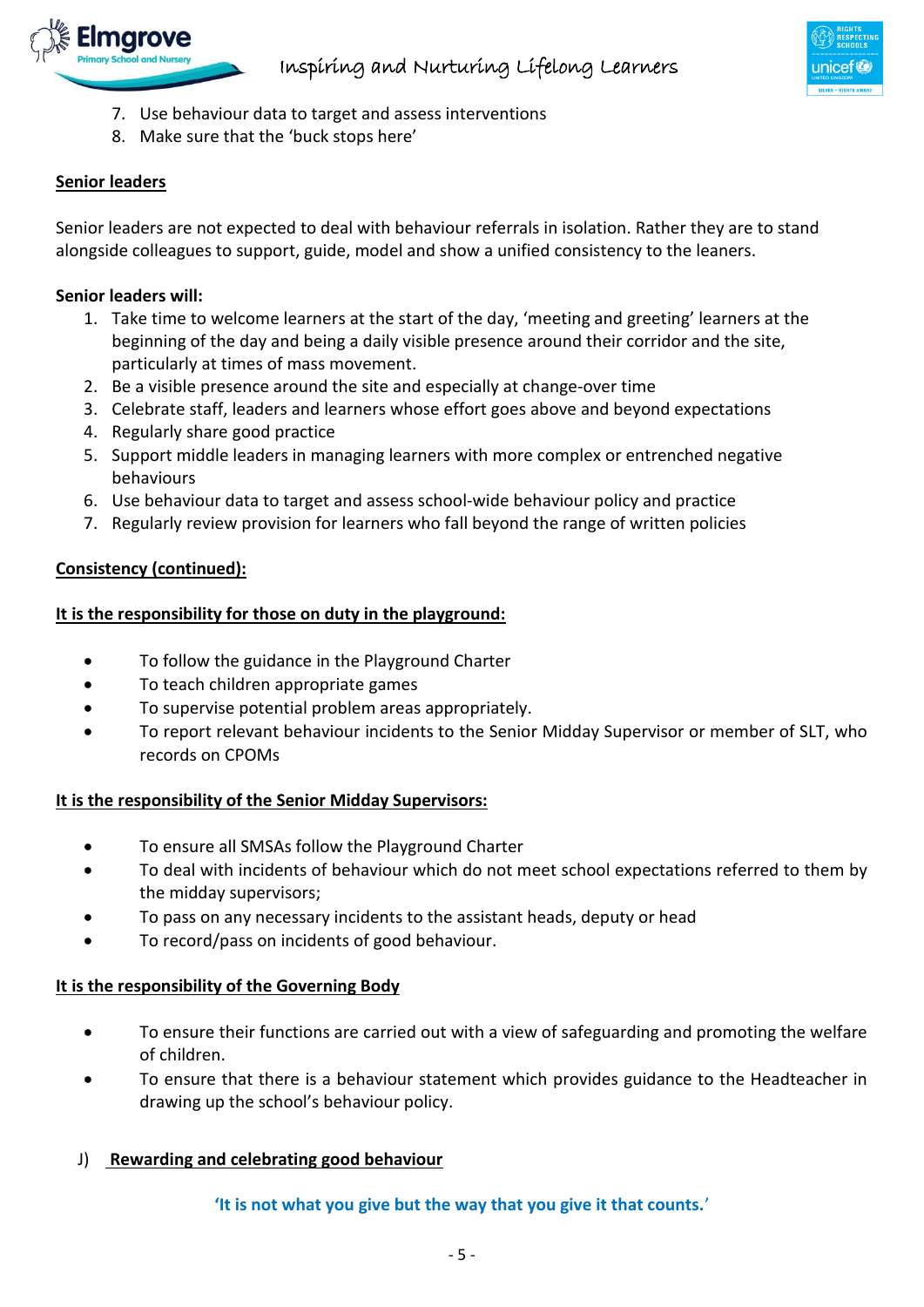

# Inspiring and Nurturing Lifelong Learners



We recognise and reward learners who go 'over and above' our standards. Although there are end of Key Stage awards and celebration assemblies, our staff understands that a quiet word of personal praise can be as effective as a larger, more public, reward. The use of praise in developing a positive atmosphere in the classroom cannot be underestimated. It is the key to developing positive relationships, including with those learners are hardest to reach.

The school praises pupils for good learning and good behaviour at every opportunity. We also reward pupils with stickers and certificates, if appropriate. We want pupils to recognise that the real rewards come from the praise they get from both staff and parents, which gives them confidence and makes them feel proud of themselves. The feeling they get from their own achievements and the positive way that they are valued by the people around them, has long term effects that in turn affect the way that they relate to others.

# **Acknowledgements of positive behaviour may include:**

- Verbal praise/congratulations, explaining why they are being praised
- Certificates in Celebration Assembly
- Sending pupils with good work to other classes and SLT
- Displaying work
- Providing pupils with the opportunity to share their best work with the school as part of celebration assemblies.
- Sharing pupils' achievements/medals/certificates from interests outside of school during assemblies.
- Informally speaking to parents at the end of the day to praise their child (or through a telephone call or letter)
- Publishing pupils' work or their successes in the school newsletter/Twitter/ Positive notes home
- Awarding of Class Dojo points

#### K) **Teaching and Learning**

Appropriate behaviour is taught and modelled by all members of staff informally and through structured activities. We also encourage reinforcement at home by parents and carers.

#### L) **Practical steps in managing and modifying poor behaviour:**

Learners are held responsible for their own behaviour; staff will deal with behaviour without delegating. Staff will use the steps in behaviour for dealing with poor conduct. Staff will be consistent models of emotional control showing that emotional restraint is modelled and not just taught

#### **1. Re-direction**

Gentle encouragement/a metaphorical 'nudge' in the right direction/ a small act of kindness

# **2. The Reminder**

A reminder is given for the expectations for learners: **Ready, Respectful, Safe**, is delivered privately to the learner. The teacher makes them aware of their behaviour- the learner has a choice to do the right thing. Repeat reminders if necessary. Efforts will be made to de-escalate and decelerate where reasonable and possible to keep things at this stage.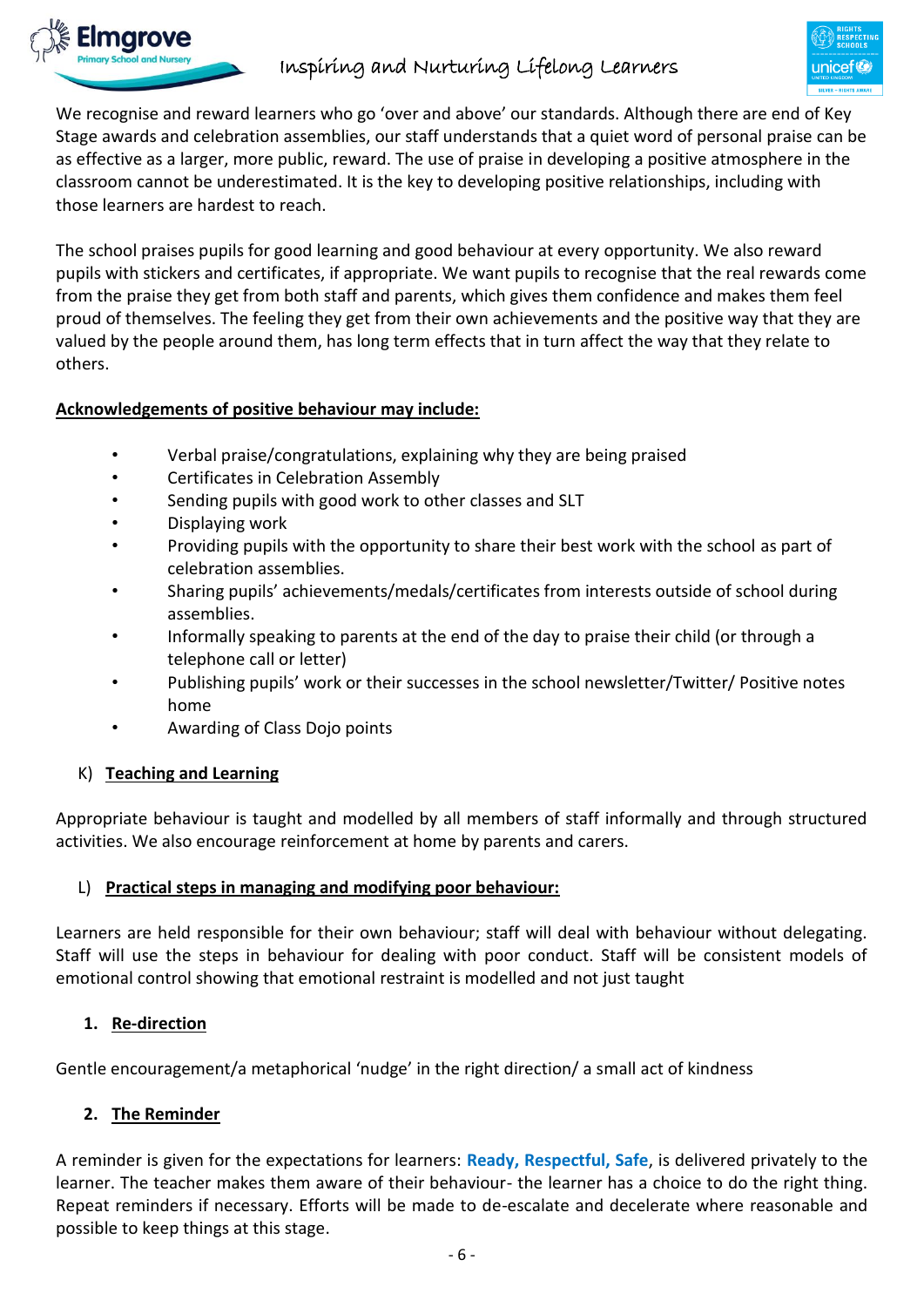



# **3. The Caution**

Clear, verbal caution delivered privately to the learner, making them aware of their behaviour and clearly outlining the consequences if they continue. The learner has a choice to do the right thing and learners will be reminded of their good previous conduct to prove that they can make good choices. The scripted responses are encouraged at this stage (see appendix).

# **4. '30 second intervention'**

Give the learner a chance to reflect away from others. Speak to them privately, offering a final chance to engage. Offer a positive choice to do so (see suggested script below)

#### **Script:**

- a.) Gentle approach, personal, non-threatening, side on, eye level or lower.
- b.) State the behaviour that was observed and which rule/expectation/routine it contravenes.
- c.) Tell the learner what the consequences of their action are. Refer to previous good behaviour/learning as a model for the desired behaviour.
- d.) Walk away from the learner; allow time to decide what to do next. If there are comments, as you walk away write them down and follow up later.

# **We resist endless discussions around behaviour and spend our energy returning learners to their learning.**

#### **5. The time-out**

- a) The learner is asked to speak to the teacher away from others
- b) Boundaries are reset
- c) Learner is asked to reflect on their next step. Again they are reminded of their previous conduct/attitude/learning.
- d) Learner is given a final opportunity to re-engage with the learning / follow instructions
- e) Learners should only go to parallel classes if they need to cool down and/or to defuse a situation. In general, three minutes should be enough.

If the step above is unsuccessful, or if a learner refuses to go/ take a time out, then the learner will be asked to leave the room. If appropriate, a member of SLT will escort the learner to a workspace outside the teaching room. This is to be recorded on CPOMS by the member of staff who dealt with it.

# **Staff will always deliver sanctions calmly and with care. It is in nobody's interest to confront poor behaviour with anger.**

#### **6. Restore**

Reparation meetings at Elmgrove are a core part of repairing damage to trust between staff and learners. Our Reparation meetings are structured in 6 steps:

- 1. What's happened?
- 2. What was each party thinking?
- 3. Who feels harmed and why?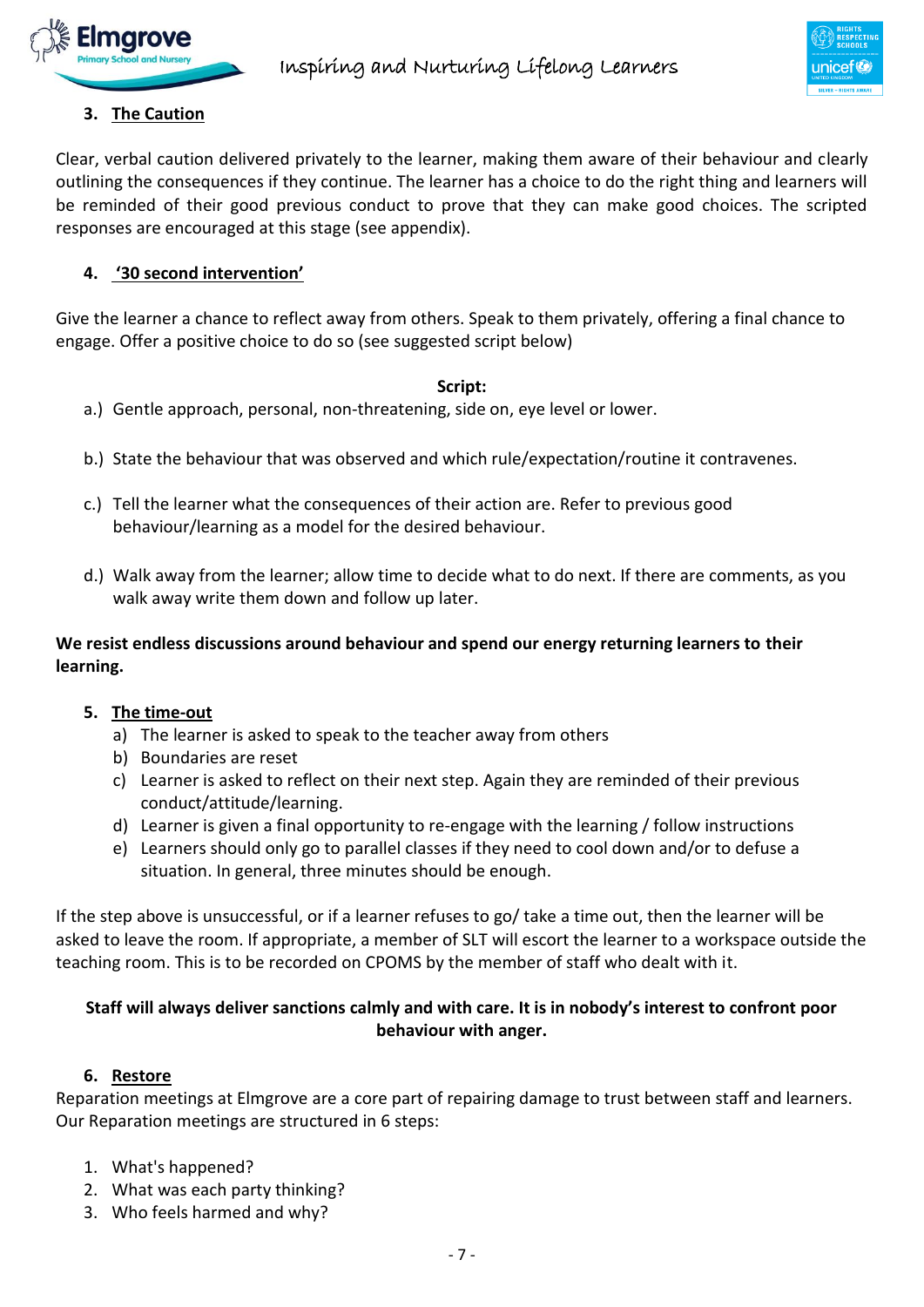



- 4. What have each party thought since?
- 5. What behaviours will each of us show next time?
- 6. Reaffirm your commitment to building a trusting relationship.

Staff at Elmgrove will take responsibility for leading Reparation meetings, Year Leaders will support when requested. Learners may have their behaviour monitored by teachers to show progress towards agreed targets. At Elmgrove, we make sure that this is done discreetly. We do not use coloured reports, advertise poor behaviour to other learners, or give fame to those who choose not to meet our high standards of behaviour.

**If the restorative stage is not having a positive impact on the child's behaviour, then the partnership stage will come into play** (see next page).

# **7. Partnership stage**

The partnership stage will be implemented where there is a cause for concern e.g. attendance, behaviour or progress issues. The learner will be allocated a Personal Learning Coach mentor (a member of the SLT/Learning Mentor/Year Leader) who will:

- Support and if necessary facilitate the Reparation Meeting between the member of staff and learner.
- Develop an appropriate action plan with the learner
- Monitor and review and mentor using the action plan
- Discuss both the consequences for the learner if not meeting the required action and the positive outcomes for everyone if conduct improves
- If a learner does not achieve the required change in conduct agreed within the action plan a verbal warning will be issued by the Deputy Head Teacher or Head
- Learners must be given a second chance to achieve the targets agreed on the action plan after the verbal warning

#### **All of these matters will be confirmed in writing and recorded on CPOMs.**

#### **Restorative conference**

A restorative meeting will be arranged and will include a member of SLT, Teacher, Learner, Learner, Parent/Guardian,

The meeting will address the learner's progress and achievement, learning needs, course choice, attitude, behavioural routines and personal organisation.

There may be an element of 'payback' in the action plan from this meeting. Learners may be asked to positively contribute back as part of the process of repairing the damage they have caused, for example: community service.

Actions agreed at the meeting will come under the terms of the final warning. If the learner does not complete the actions then the procedure will move to the next stage.

Every effort will be made to encourage and support a change in the learner's behaviour. If the learner refuses to attend or engage with the Restorative Conference then the process moves to the final stage (at the discretion of the Head teacher).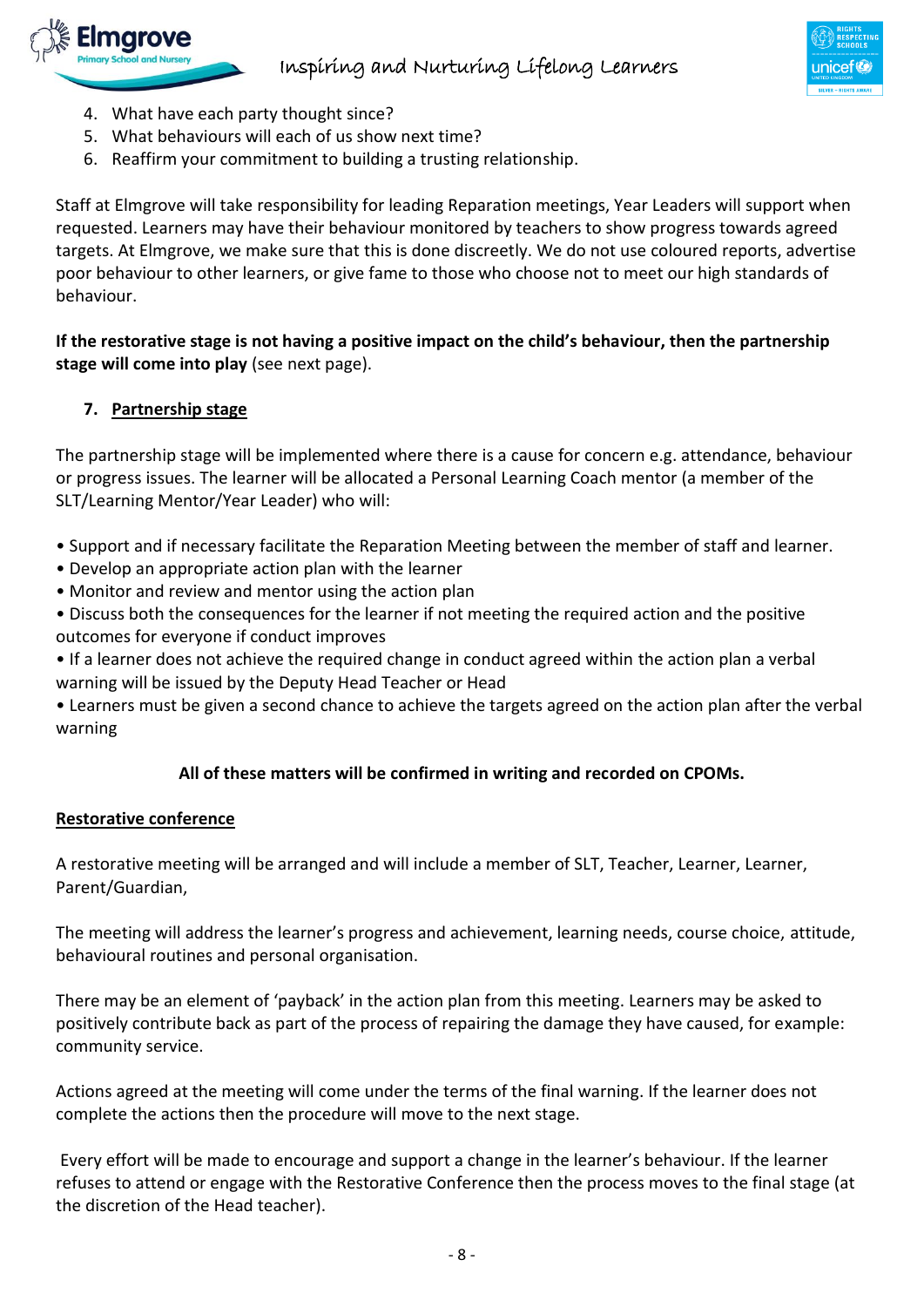



#### M) **Partnership with Parents**

The school works collaboratively with parents, so children receive consistent messages about how to behave at home and at school. We encourage parents to support their child's learning, and to co-operate with the school. We try to build a supportive dialogue between the home and the school, and we inform parents immediately if we have concerns about their child's welfare or behaviour.

If parents have any concern about the way that their child has been treated, they should initially contact the class teacher and then the Year Leader, Assistant Head teachers or Deputy Head teacher and finally the Head teacher. If the concern remains, they should contact the school governors. If these discussions cannot resolve the problem, a formal grievance or appeal process can be implemented.

#### N) **Reporting of Behaviour**

Behaviour is reported to parents through the annual report, at parents' evenings and more frequently if necessary and at Reparation Meetings with parents. Behaviour data is recorded on CPOMS and analysed on a weekly and half termly basis.

The Head teacher monitors the effectiveness of this policy on a regular basis. She also reports to the governing body on the effectiveness of the policy and, if necessary, makes recommendations for further improvements. The class teacher keeps a record of behaviour incidents on CPOMs and monitors this to ensure pupils receive the correct support.

SMSAs and other staff should record/note playtime incidents and inform the Senior Midday Supervisor on that day, which is subsequently updated on CPOMs by either the class teacher or a member of SLT.

It is the responsibility of the governing body to monitor the rate of fixed-term and permanent exclusions, and to ensure that the school policy is administered fairly and consistently.

#### O) **Pupil Conduct on Premises and Outside the School Gate**

With respect to behaviour on school premises, reference is made to our Golden Values and three school rules.

If a pupil displays non-criminal bad behaviour and bullying off the school premises and this is witnessed by a member of staff or reported to the school, then the behaviour procedures will be applied as they would have been inside the school premises.

'Off the school premises' covers:

- When pupils are taking part in a school organised or related activity e.g. educational visit or sports activity;
- When pupils are travelling to and from school;
- When pupils are wearing school uniform;
- $\bullet$  In some other way identifiable as a pupil at the school, and therefore: poses a threat to another pupil or a member of the public; or could adversely affect the reputation of the school.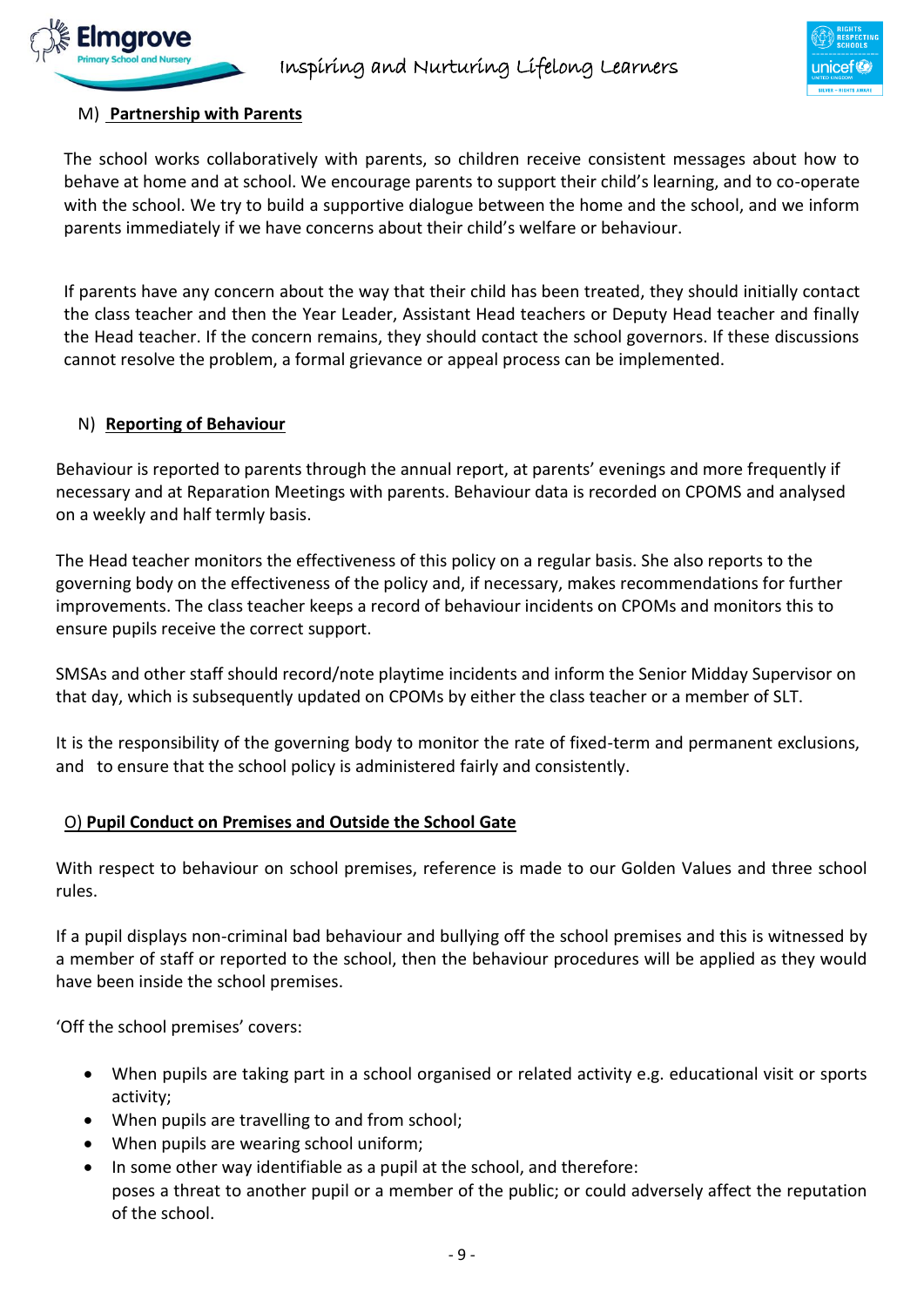



**A staff member may only follow up the misbehaviour when the pupil is on the school premises or elsewhere when the pupil is under the lawful control of the staff member.**

### P) **Use of seclusion/isolation rooms**

Pupils may be placed in an area away from other pupils for a limited time (at the discretion of, and if sanctioned by, the Headteacher). In extreme circumstances, this may include the exclusion of pupils. On such occasions, the Headteacher follows the current Harrow LA Exclusion Procedure whereby they would report any incidents of racial harassment or bullying to the Governing Body. When pupils are secluded they are supervised by a member of staff who takes into account the health and safety, safeguarding and welfare of the pupil. Pupils are generally requested to complete work set by the class teacher.

#### Q) **Procedures for Internal Exclusions**

When a pupil has been internally excluded, the pupil's parents/carers will be notified by the Head teacher or another member of the Senior Leadership Team. The Headteacher will decide how many days the exclusion will be in place for and staff will be informed**.** 

#### **The following procedures must be strictly adhered to if the exclusion is to be effective:**

- The teacher of the excluded child will need to set work for the exclusion
- Work from the teacher must be left with AHT/DHT or alternative Year Group teacher before the start of the school day
- No work is expected to be set during the lunch period as the child will be eating their lunch
- Work given should be accessible enough for the child to complete unaided or they will be placed in another classroom in the year group so they can complete the work planned by the teacher
- First thing in the morning, a senior leader must collect the excluded child from the main office and escort them to the designated area.
- Staff supervising the last session of the day will need to escort the child to the main office at 3.10pm for them to be collected by a parent/carer or allowed to walk home on their own if agreed by the parent (KS2 children only).

#### **Procedures continued:**

- During the lunchtime session, the member of staff needs to escort the child to the dinner hall to collect their lunch and then return to the designated area for the child to eat it.
- If a child's behaviour becomes aggressive, violent or they leave the designated area, staff need to contact a member of the Senior Leadership Team immediately.

**Elmgrove is committed to working with parents and carers to find solutions to behaviour difficulties and ensuring early intervention is put into place to ensure the risk of permanent exclusion is minimised.**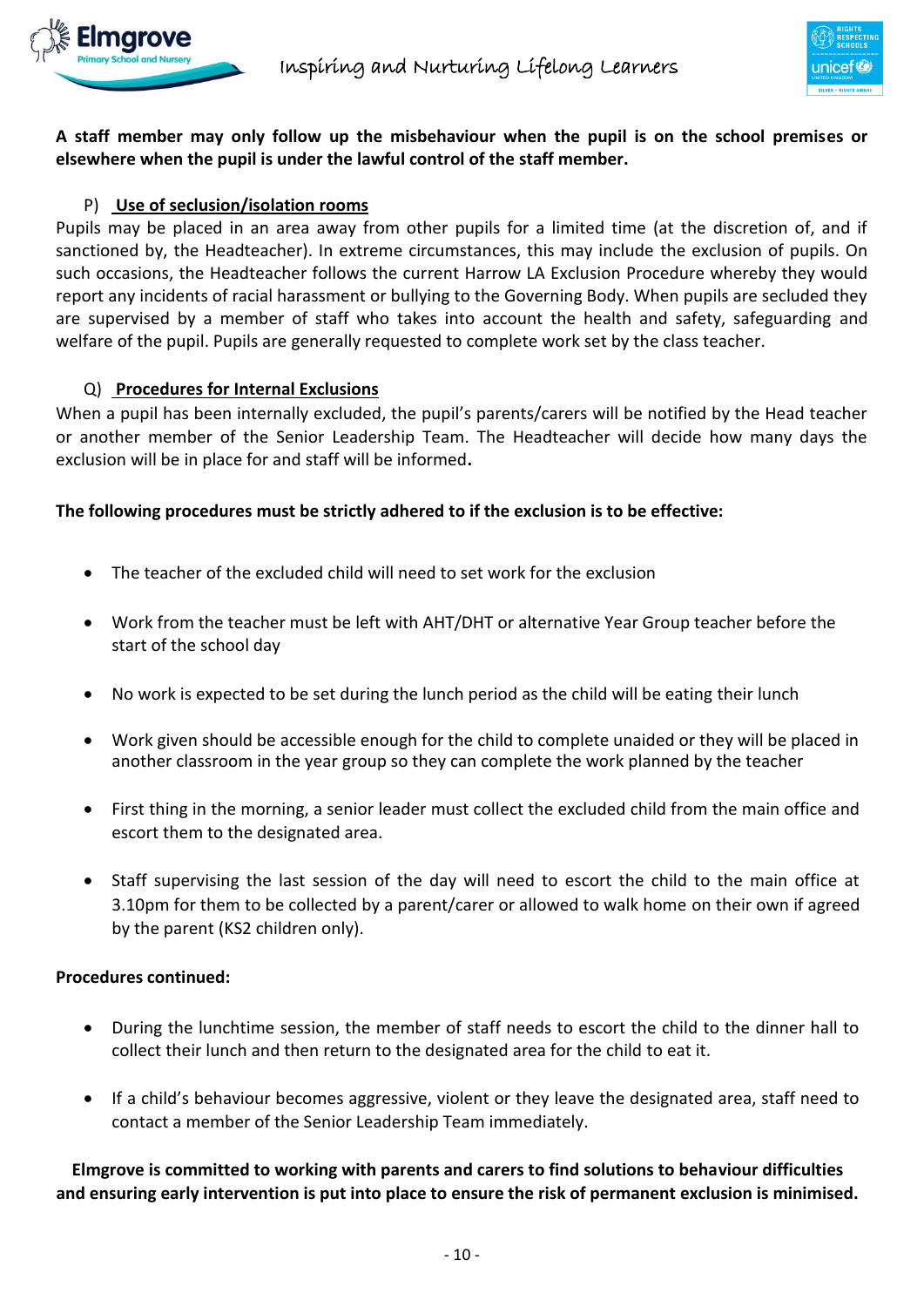



#### R) **Procedures for Fixed Term and Permanent Exclusions from School**

As a maintained school, we follow the legislation from the Department for Education. Please see the following link[:https://www.gov.uk/government/publications/school-exclusion](https://www.gov.uk/government/publications/school-exclusion)

This document is entitled 'Exclusions from Maintained Schools, Academies and Pupil Referral Units in England' and came into effect in September 2012.

This policy also acknowledges the DFE guidance for behaviour and discipline referred to below[:https://assets.publishing.service.gov.uk/government/uploads/system/uploads/attachment\\_data/fil](https://assets.publishing.service.gov.uk/government/uploads/system/uploads/attachment_data/file/488034/Behaviour_and_Discipline_in_Schools_-_A_guide_for_headteachers_and_School_Staff.pdf) [e/488034/Behaviour\\_and\\_Discipline\\_in\\_Schools\\_-\\_A\\_guide\\_for\\_headteachers\\_and\\_School\\_Staff.pdf](https://assets.publishing.service.gov.uk/government/uploads/system/uploads/attachment_data/file/488034/Behaviour_and_Discipline_in_Schools_-_A_guide_for_headteachers_and_School_Staff.pdf)

#### S) **Malicious allegations against staff**

If a child is found to have made malicious allegations against staff, the Headteacher will apply the appropriate sanctions and depending on the circumstances, this will be referred to the policy if there are grounds for believing a criminal offence may have been committed. The outcome of the sanctions may include exclusion.

#### **Screening, searching and confiscation of prohibited and banned items**

See separate policy

**Power to use reasonable force** See separate policy

#### T) **Legal Framework**

- Teachers have power to discipline pupils for misbehaviour which occurs in school and, in some circumstances, outside of school.
- The power to discipline also applies to all paid staff (unless the Headteacher says otherwise) with responsibility for pupils, such as teaching assistants.
- Headteacher's, proprietors and governing bodies must ensure they have a strong behaviour policy to support staff in managing behaviour, including the use of rewards and sanctions.
- Governing bodies of maintained schools have a duty under section 175 of the Education Act 2002 requiring them to make arrangements to ensure that their functions are carried out with a view to safeguarding and promoting the welfare of children. The proprietors of Academies have a similar duty under paragraph 7 of Schedule 1 to the Education (Independent School Standards) (England) Regulations 2010. They must ensure that arrangements are made to safeguard and promote the welfare of pupils.
- Teachers have statutory authority to discipline pupils whose behaviour is unacceptable, who break the school rules or who fail to follow a reasonable instruction (Section 90 and 91 of the Education and Inspections Act 2006).
- Teachers can discipline pupils at any time the pupil is in school or elsewhere under the charge of a teacher, including on school visits.
- Teachers can also discipline pupils in certain circumstances when a pupil's misbehaviour occurs outside of school.